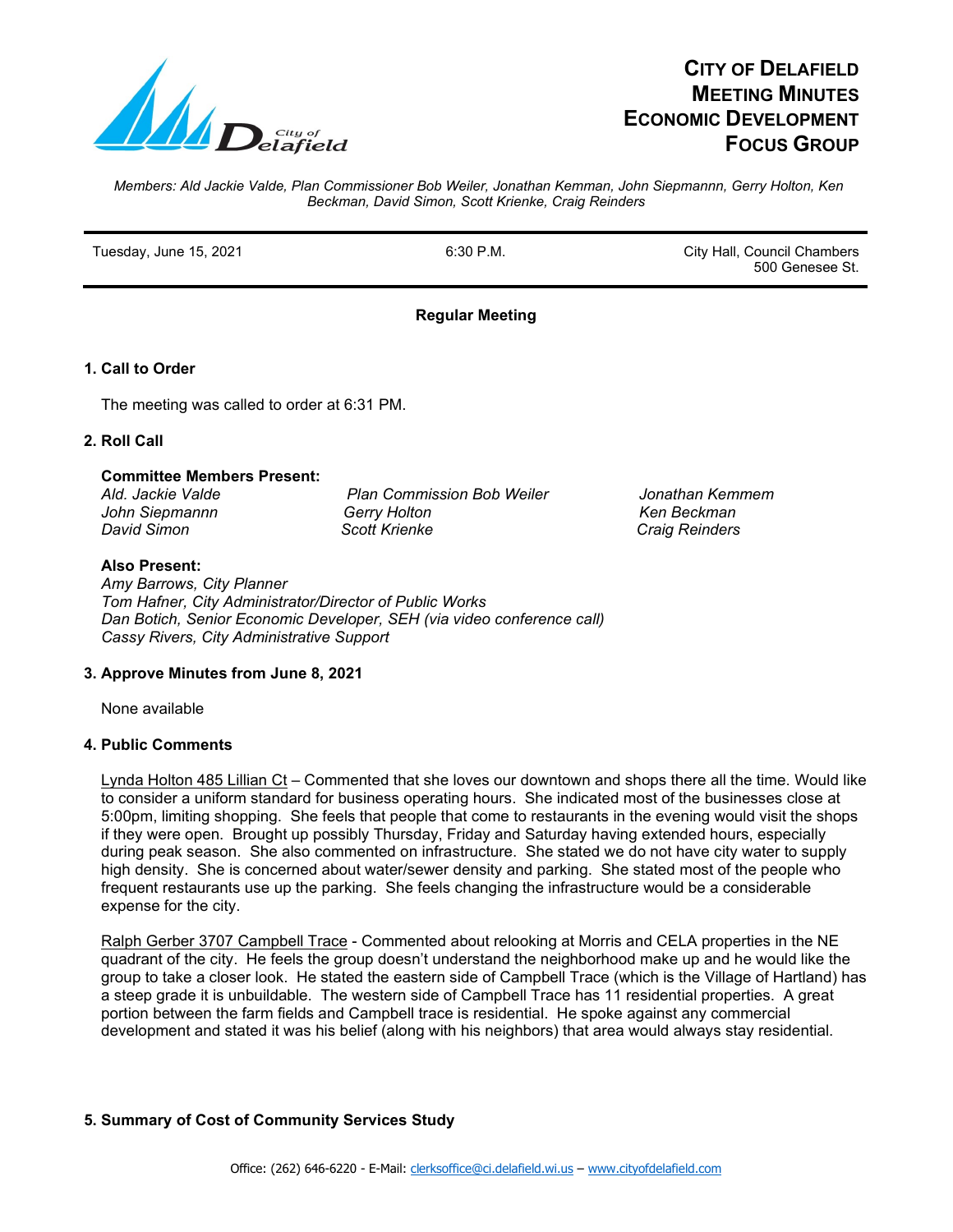Barrows stated the final report is not available, however Dan Botich who is managing the report was available to discuss via a Teams meeting.

 Botich gave an overview of Cost of Community Services report based off 2021 City of Delafield budget. Botich explained SEH took approach developed by AFT (American Farmers Trust) and modified it to apply tax and user fee revenues to determine a more accurate COCS of a land use classification to a tax unit.

The video is available on YouTube<https://www.youtube.com/watch?v=XWPv-mgI9BA&t=4462s>

The report will be provided as a separate document upon completion.

#### **6. Brief Review of Downtown Development Plan 1993**

Barrows briefly went over the Downtown Development Plan from 1993:

A. Goals and objectives:

- $\circ$  Preserve the original architectural character and integrity of the Downtown area.
- o Maintain the integrity of the single-family neighborhoods surrounding Downtown.
- $\circ$  Control the type of growth at I-94/Hwy C. Specific concerns related to appearance, traffic safety and stormwater drainage.
- o Preserve the residential corridor of Genesee Street between the interchange and downtown.
- o Maintain the efficiency of Genesee Street and Main St as arterials to downtown.
- $\circ$  Provide sites suitable for multifamily development and identify areas where high density use can be created without congestion.
- $\circ$  Promote use of the Bark River Parkway and the southwest area of Lake Nagawicka for recreational use to include St. John's.
- $\circ$  Provide greater orientation of the Downtown area towards the lake downtown is facing away from the lake.
- $\circ$  Promote limited transit tie-up boat docking at the pond bulkhead with a walking trail with access to Downtown.

B. Land use recommendations

- $\circ$  Potential of St. Johns near the river to include townhouses or medium density multi-family development. Access to this area should be provided off Exeter Street.
- o Design St. John's as a planned use development.
- $\circ$  Preserve areas zoned single family and lake residential should not be zoned at higher density except as a PUD requiring more efficient use and attractive development
- C. Transportation Recommendations
	- o Traffic recommendations.
	- o Architectural recommendations.
	- o Street scape improvements.
	- o Parking improvements.

#### **7. Deeper Dive on Mapping Exercise (maps 3 & 4)**

Barrows distributed and discussed zoning district table. Refer to City of Delafield Economic Development Focus Group website: [https://www.delafieldgrowth.com](https://www.delafieldgrowth.com/)

 Committee members were encouraged to keep zoning map for reference in recommending a certain zoning district or creating new districts moving forward.